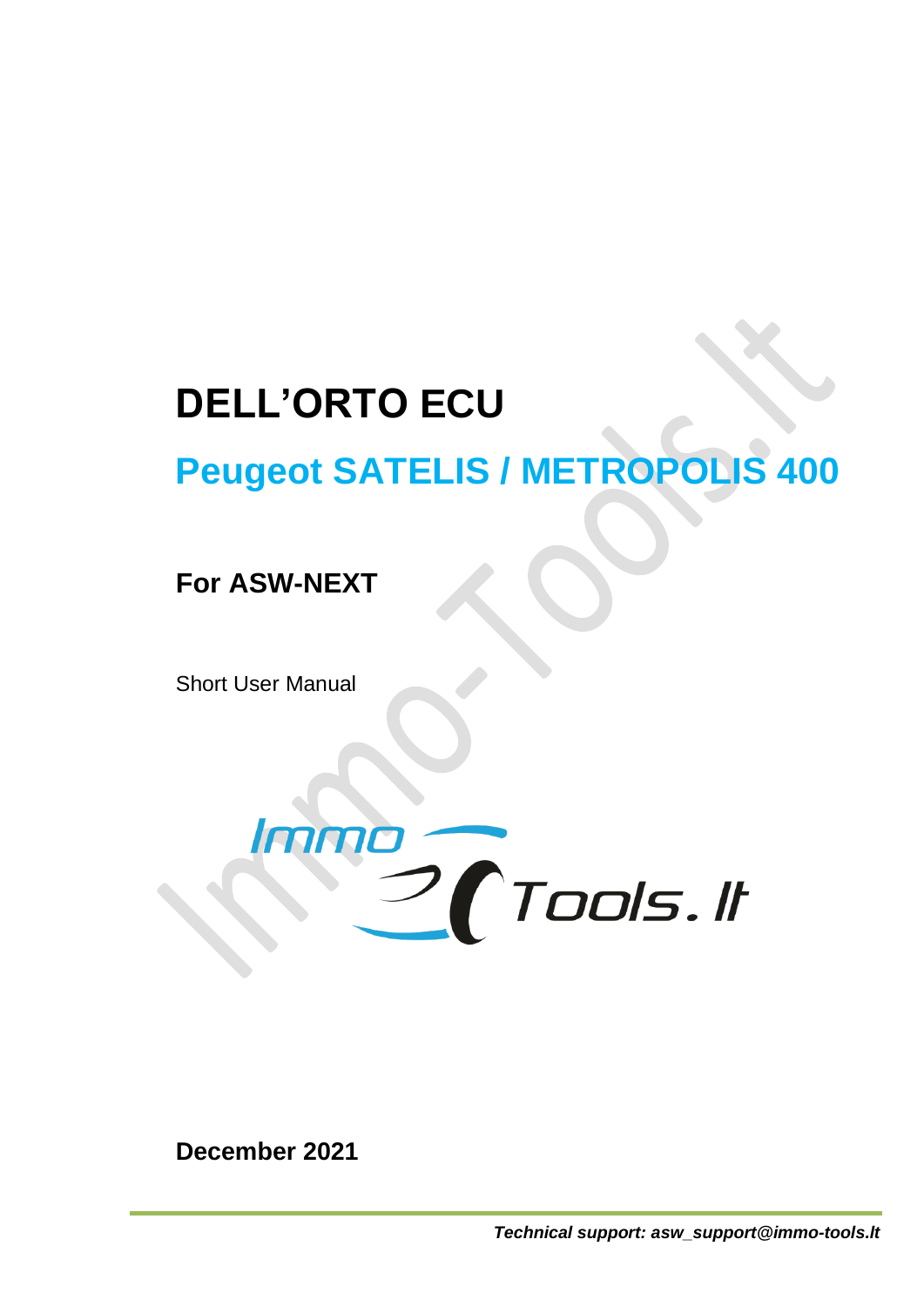#### **1. How to connect?**

Connection for functions in regular diagnostic mode, such as:

- Read Identification
- Read Keys
- Read Emulated EEPROM of MCU **XC2263N-40F**
- Read full Flash of MCU **XC2263N-40F**
- Erase fault codes (DTC)



#### Connection for advanced BOOT functions:

- Read / Write full Flash of MCU **XC2263N-40F**
- Read / Set Keys
- Reset to VIRGIN



**IMPORTANT: Before to use BOOT functions please bridge pins 1L and 2G with a piece of wire and connect to the yellow wire of controlled output [+12V\_OUT] of ASW-NEXT interface.**